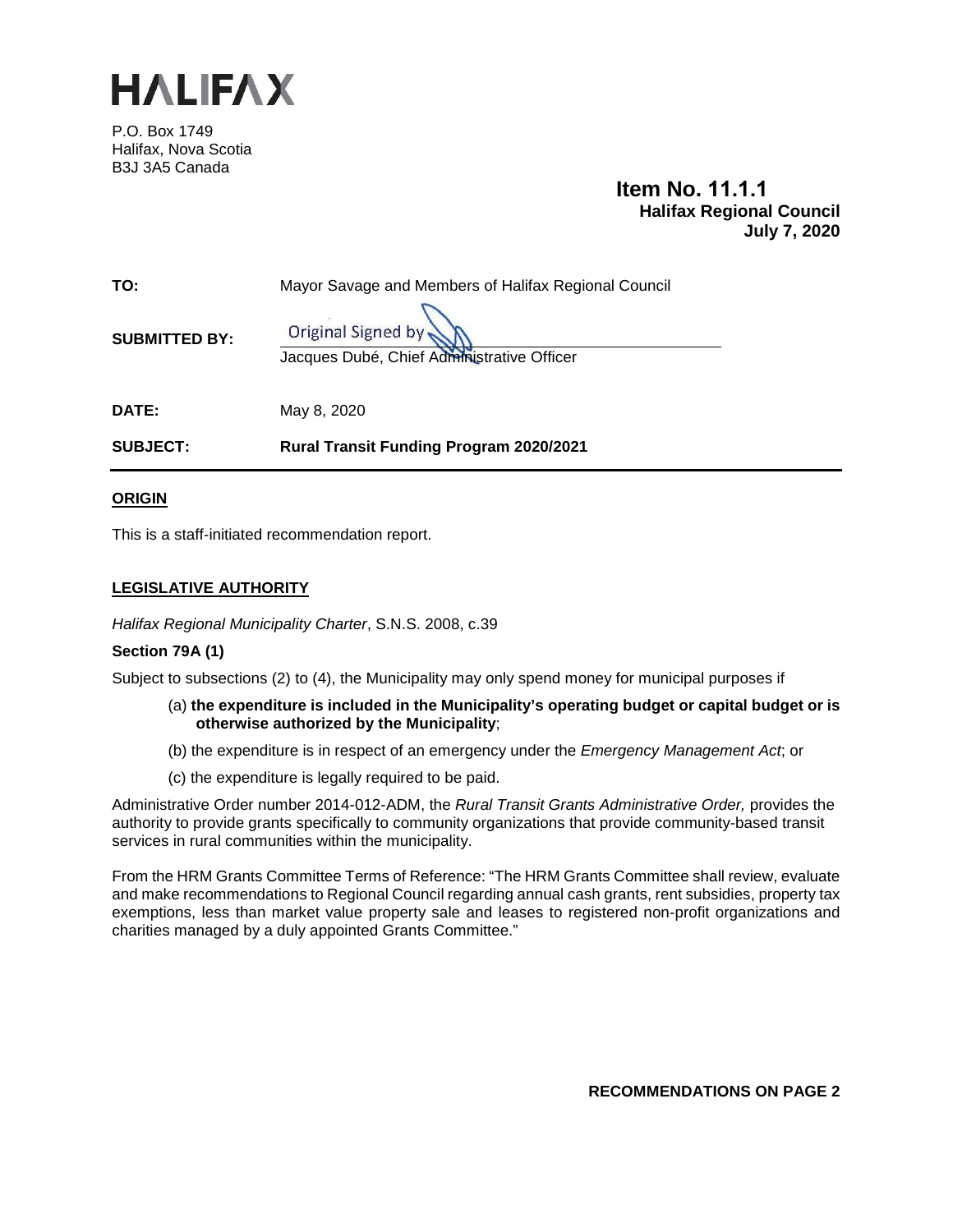#### **RECOMMENDATION**

It is recommended that Regional Council:

- (a) suspends the rules of procedure under the HRM Grants Committee Terms of Reference and, as applicable to the HRM Grants Committee, under Schedule 2, the Audit and Finance Committee Terms of Reference, of Administrative Order One, the Procedures of the Council Administrative Order; and
- (b) approve the following grants pursuant to the *Rural Transit Grants Administrative Order,* for the 2020/21 fiscal year:
	- 1) Lump Sum Grants
		- a. BayRides \$10,000
		- b. Chebucto Community Transportation Service \$5,000
		- c. East Hants Community Rider \$10,000
		- d. MusGo Rider Cooperative (Musquodoboit Harbour) \$10,000
		- e. MusGo Rider Cooperative (Valley-Sheet Harbour) \$10,000
	- 2) Flat Rate Grant of \$0.50 per in-service kilometer up to a program maximum of \$425,000 to:
		- a. BayRides
		- b. Chebucto Community Transportation Service
		- c. East Hants Community Rider
		- d. MusGo Rider Cooperative (Musquodoboit Harbour)
		- e. MusGo Rider Cooperative (Valley-Sheet Harbour)

#### **BACKGROUND**

The Rural Transit Funding Program provides grants to not-for-profit community organizations to operate community-based transit services in rural communities within the Municipality. These transit-service providers offer an efficient, cost-effective form of public transportation outside of Halifax Transit's Urban Transit Service Boundary.

The Rural Transit Funding Program is a grants program through which non-profit rural transit operators can apply for grants to subsidize the cost of operating their service. The program is comprised of two parts:

- An annual lump sum payment of either \$5,000 or \$10,000 depending on the level of service provided; and
- A flat rate of up to \$0.50 per kilometer travelled while providing transit service (subject to annual budget availability, as per AO 2014-012-ADM, section 14).

In fiscal year 2019/2020 applications for grants were received from BayRides, Chebucto Community Transportation Service, East Hants Community Rider, MusGo Rider Cooperative (Musquodoboit Harbour), and MusGo Rider Cooperative (Valley-Sheet Harbour).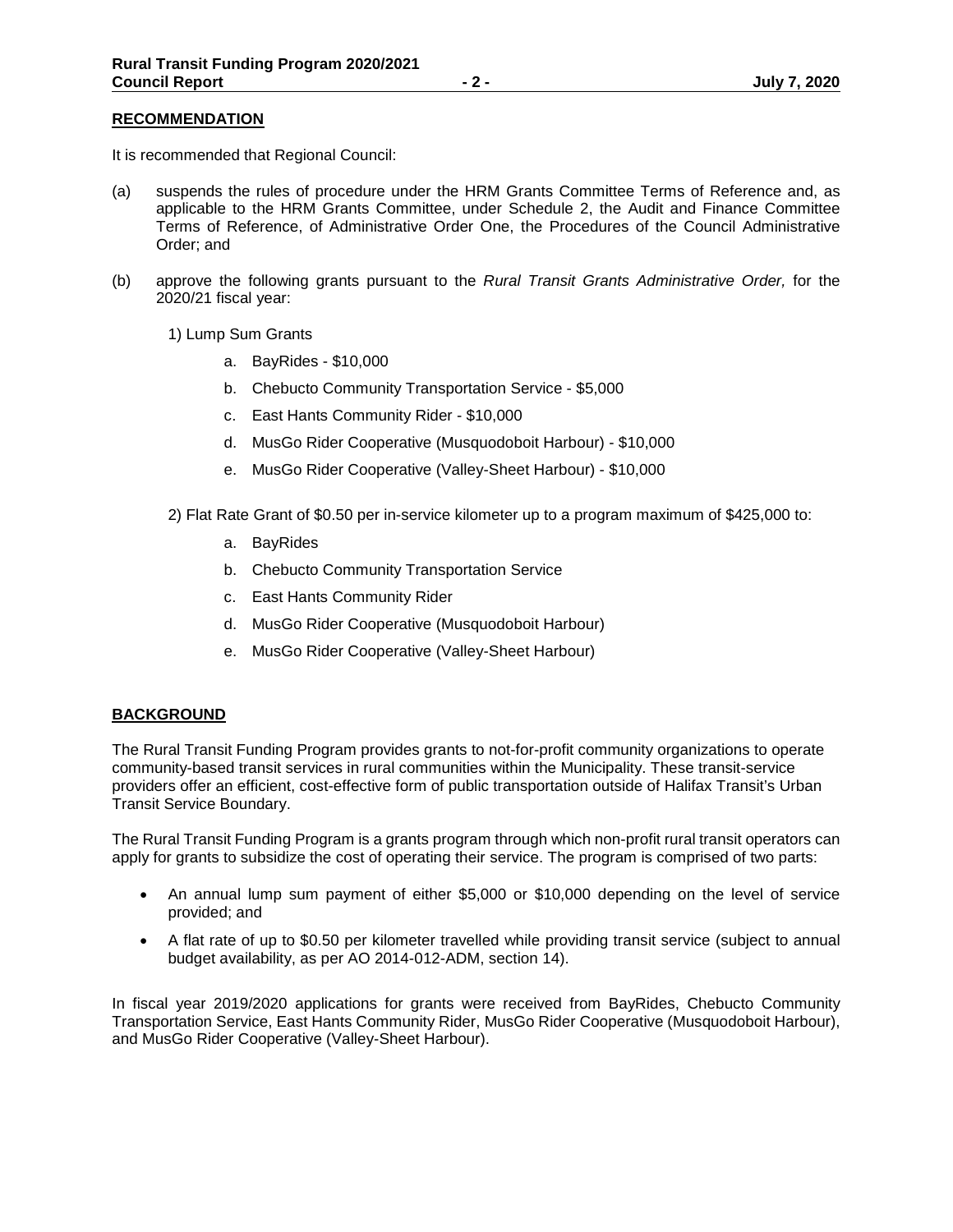## **DISCUSSION**

#### **2019/20 Rural Transit Funding Program Overview**

During the 2019/20 fiscal year, approximately \$324,500 of the original \$440,000 designated budget was paid out. This funding supported approximately 23,700 passenger trips to medical appointments, shopping, and recreation programs, among others. Chebucto Community Transportation Service (CTS) was originally scheduled to begin service in 2019/20 and were approved for funding but were not able to begin operations. The following table summarizes the grant expenditures for 2019/20.

| Table 1: Rural Transit Funding Program Pay Outs - 2019/20 Fiscal Year |  |
|-----------------------------------------------------------------------|--|
|-----------------------------------------------------------------------|--|

|                                           | <b>In-service kms</b><br>reported | <b>Lump Sum</b><br>Grant <sup>1</sup> | <b>Flat Rate</b><br>Grant<br>(at \$0.50<br>per km) | Total<br>Grant<br>Payout |
|-------------------------------------------|-----------------------------------|---------------------------------------|----------------------------------------------------|--------------------------|
| <b>BayRides</b>                           | 204,113                           | \$5,000                               | \$102,057                                          | \$107,057                |
| <b>Chebucto CTS</b>                       | N/A                               | N/A                                   | N/A                                                | N/A                      |
| <b>East Hants Community Rider</b>         | 85,579                            | \$10,000                              | \$42,790                                           | \$52,790                 |
| MusGo Rider (Musquodoboit Harbour)        | 228,336                           | \$10,000                              | \$114,168                                          | \$124,168                |
| <b>MusGo Rider (Valley-Sheet Harbour)</b> | 60,975                            | \$10,000                              | \$30,4880                                          | \$40,488                 |
|                                           |                                   |                                       | <b>Total</b>                                       | \$324,503                |

#### **2020/2021 Program Grant Requests**

Halifax Transit received five grant requests for the 2020/21 Rural Transit Funding Program. Four of these agencies have previously received funding through this program.

Chebucto Community Transportation Service (CTS) is intending provide a fixed route service in 2020/21 and on-demand service in 2021/22. Chebucto CTS anticipates operating 89,000 kms in HRM in the 2020/21 fiscal year, beginning service in September 2020. Chebucto CTS is still eligible for a \$5,000 lump sum grant as per section 6(b) of the *Rural Transit Grants Administrative Order*, but will need to initiate service by October 1, 2020 to receive funding[2](#page-2-1) 

#### **FINANCIAL IMPLICATIONS**

Table 2 below summarizes the grant projections for 2020/21, based on anticipated kilometres reported to Halifax Transit by each of the service providers.

|                     | <b>Projected Kms</b> | Lump Sum<br>Grant | <b>Flat Rate</b><br>Grant<br>(at \$0.50<br>per km) | <b>Total</b><br>Anticipated<br><b>Grant Payout</b> |
|---------------------|----------------------|-------------------|----------------------------------------------------|----------------------------------------------------|
| <b>BayRides</b>     | 270,000              | \$10,000          | \$135,000                                          | \$145,000                                          |
| <b>Chebucto CTS</b> | 89,000               | \$5,000           | \$44,500                                           | \$49,500                                           |

 <sup>1</sup> Administered as per section 6, 2014-012-ADM

<sup>&</sup>lt;sup>2</sup> As per their business plan, CTS will operate a total of six hours per day, three times a week for a total of

<span id="page-2-1"></span><span id="page-2-0"></span><sup>18</sup> hours per week).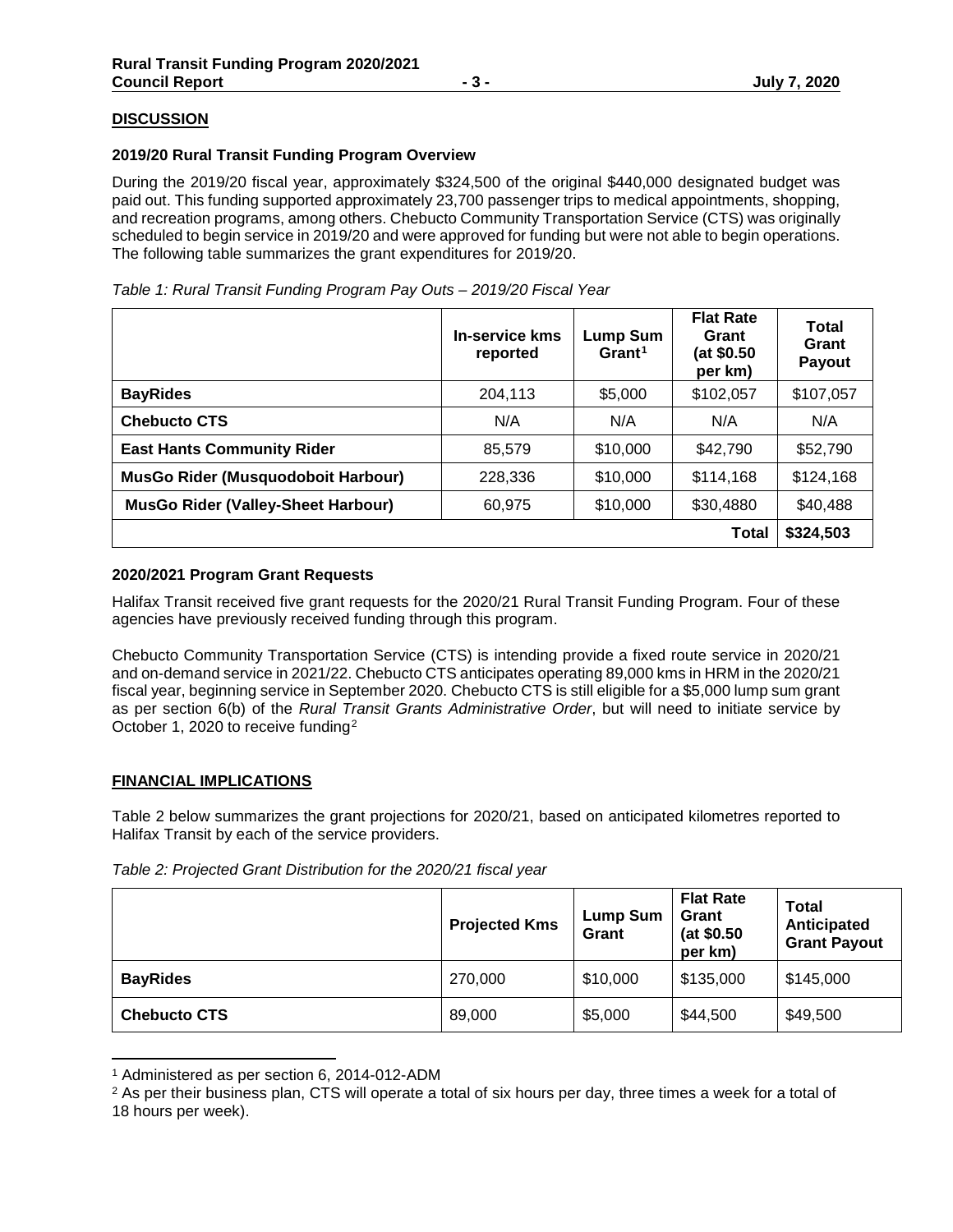| <b>East Hants Community Rider</b>         | 77,350  | \$10,000 | \$38,675  | \$48,675  |
|-------------------------------------------|---------|----------|-----------|-----------|
| <b>MusGo Rider (Musquodoboit Harbour)</b> | 200,000 | \$10,000 | \$100,000 | \$110,000 |
| <b>MusGo Rider (Valley-Sheet Harbour)</b> | 90,000  | \$10,000 | \$45,000  | \$55,000  |
| <b>Total</b>                              |         |          |           | \$408,175 |

As described in Table 2 above, the five rural transit operators are anticipating accumulating 726,350 kms or \$363,175 plus a lump sum grant of \$45,000 for a projected total of \$408,175 for 2020/2021.

Estimates of planned in-service kilometers for the 2020/21 Rural Transit Funding Program have been received from each of the service providers, evaluated by staff and provided for Council's consideration, within the approved-in-principal 2020/21 program budget of \$470,000.

#### **Project Grant Allocation**

A total of \$470,000 is available in cost centre M701-8004 for disbursal through the Rural Transit Funding Program. Based on projections provided by the Rural Transit providers, the 2020/21 budget does not anticipate a budget shortfall. If any of the transit service providers have underestimated their submitted projections, it is possible that some per kilometres payment would be prorated.

## **RISK CONSIDERATION**

Risks related to awarding these grants are relatively low. However, it is important to note that although staff has reviewed documentation provided by prospective providers for standards of governance, transparency and financial sustainability, these organizations are not for profits, governed by, and in large part operated by, volunteers. Further, the operation of these service providers is contingent on sustained funding from a variety of sources including provincial funding, and in some cases donations.

# **COMMUNITY ENGAGEMENT**

Information regrading program eligibility, application timelines, and applicant evaluation are posted on the Halifax Transit website. Legislation mandates that the public be informed of any grant or contribution through notice in a newspaper in circulation throughout the region. The Rural Transit Funding Program criteria were approved by Regional Council and formal reports are posted on the Halifax website. A notice publicizing awards is placed in the Municipal Notices section of the Chronicle Herald newspaper.

#### **ENVIRONMENTAL IMPLICATIONS**

No environmental implications are associated with this report.

# **ALTERNATIVES**

1. Council may recommend to direct staff to advise against funding the Rural Transit Funding Program for 2020/21 fiscal year.

# **ATTACHMENTS**

None